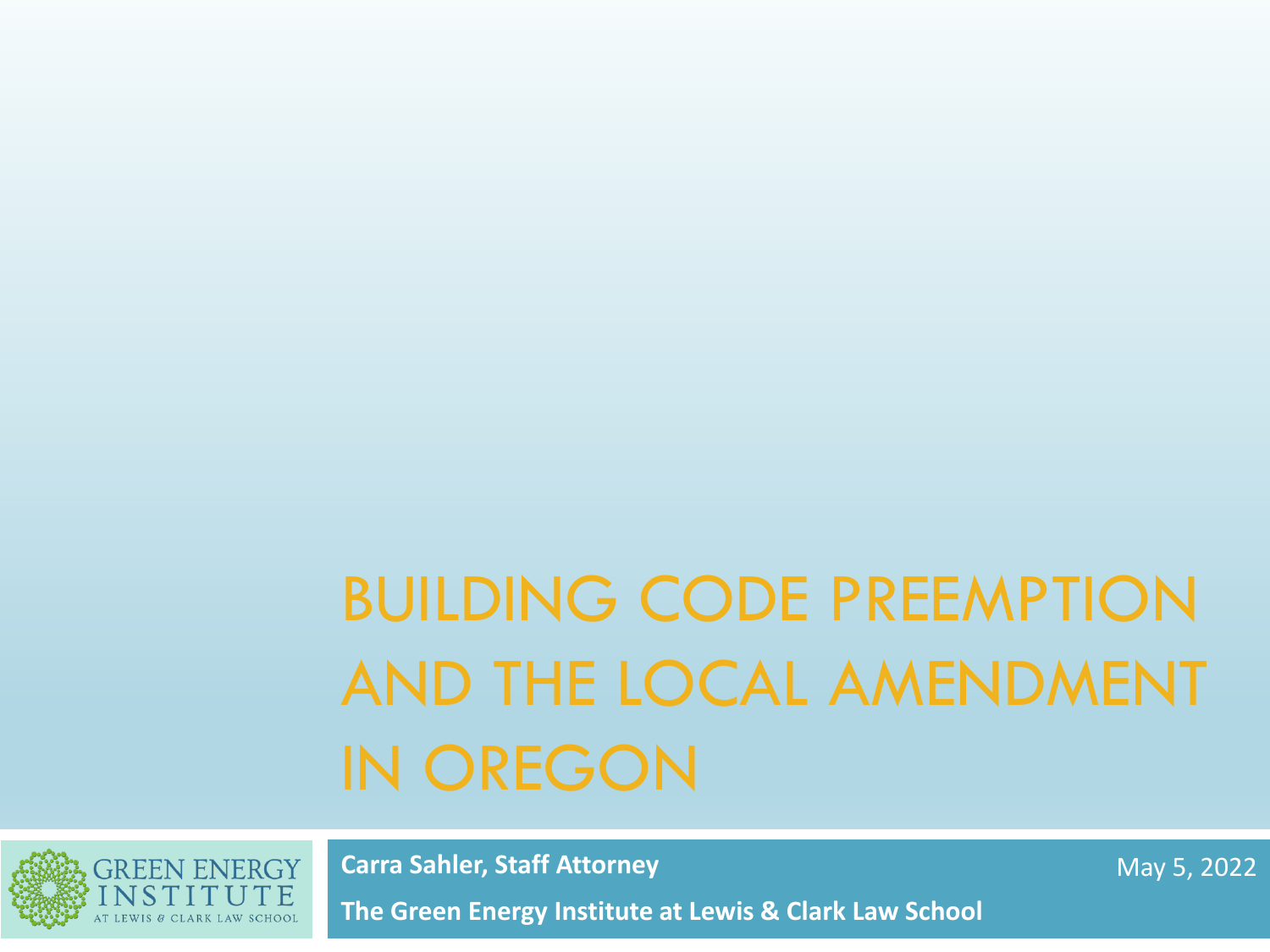### Oregon's Building Codes Overview

- Building codes are adopted by the Building Codes Division, a division of the Department of Consumer and Business Services (DCBS)
- The Building Codes Division adopts the codes and standards for:
	- Construction and reconstruction
	- Alteration and repair
	- Installation of mechanical devices and equipment in buildings
- Oregon's buildings codes are made up of specialty codes
- Each specialty code is adopted, amended and administered with the assistance of various advisory boards, populated by specific interests, including utilities or energy suppliers









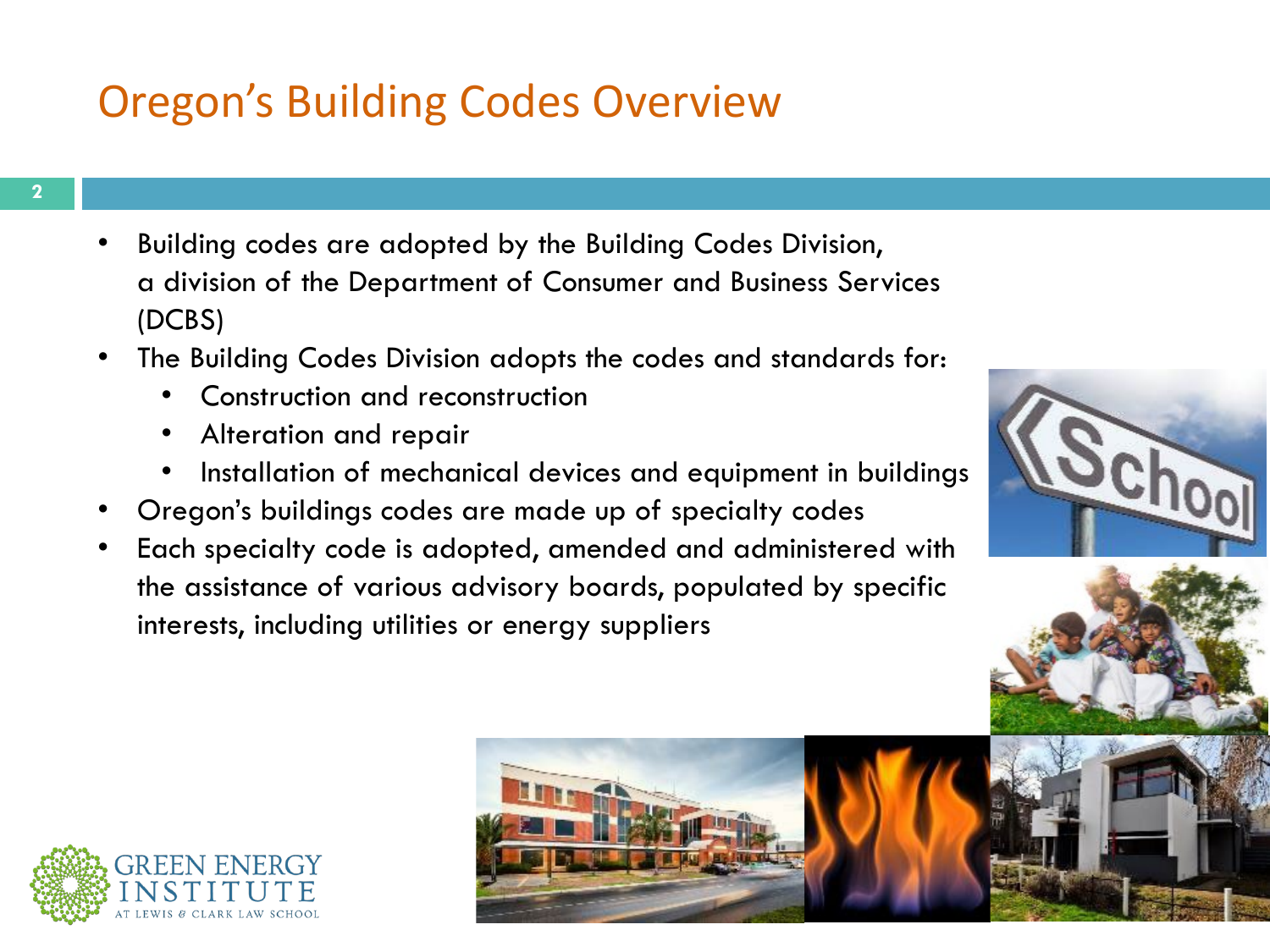### Oregon's Building Codes Preemption

### *State ex rel Haley v. Troutdale***, 218 Or. 203, 576 P.2d 1238 (1978)**

ORS 456.775(1) provided:

"The state building code shall be applicable and uniform throughout this state and in all municipalities therein, and no municipality shall enact or enforce any ordinance, rule or regulation **in conflict**  therewith."

Troutdale could adopt more stringent building code provisions so long as they were compatible with the state code.

**The next session, the Oregon legislature amended the law**

Now ORS 455.020(1) provides:

"The state building code shall be applicable and uniform … and no municipality shall enact or enforce any ordinance, rule or regulation **relating to the same matters encompassed by the state building code but which provides different requirements** unless authorized by the Director of the Department of Consumer and Business Services."

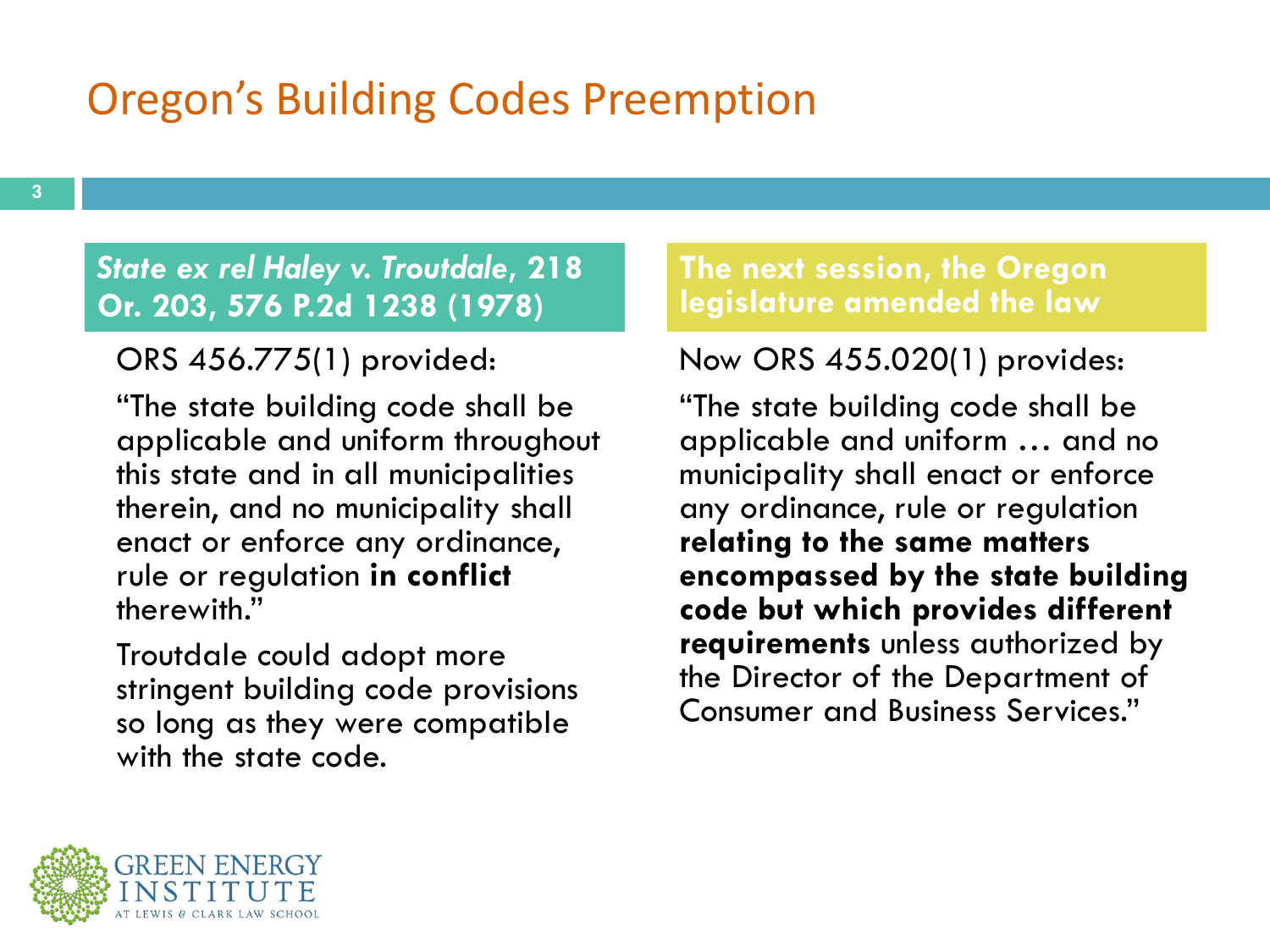## Oregon's Local Amendment – OAR 918-020-0370

#### **Step One**

Hold public hearing or meeting

#### **Step Two**

Complete report addressing seven criteria:

- 1. Summarize comments received
- 2. Explain response to substantive concerns
- 3. Describe stakeholder outreach and report on results
- 4. Identify other communities consulted and regional solutions
- 5. "Outline the impacts" of the amendment
- 6. Estimate the fiscal impact and additional construction cost
- 7. "Identify the financial or regulatory incentives provided by the municipality to businesses or contractors impacted by the local amendment request"

### **Step Three**

Submit application to BCD with copy of ordinance





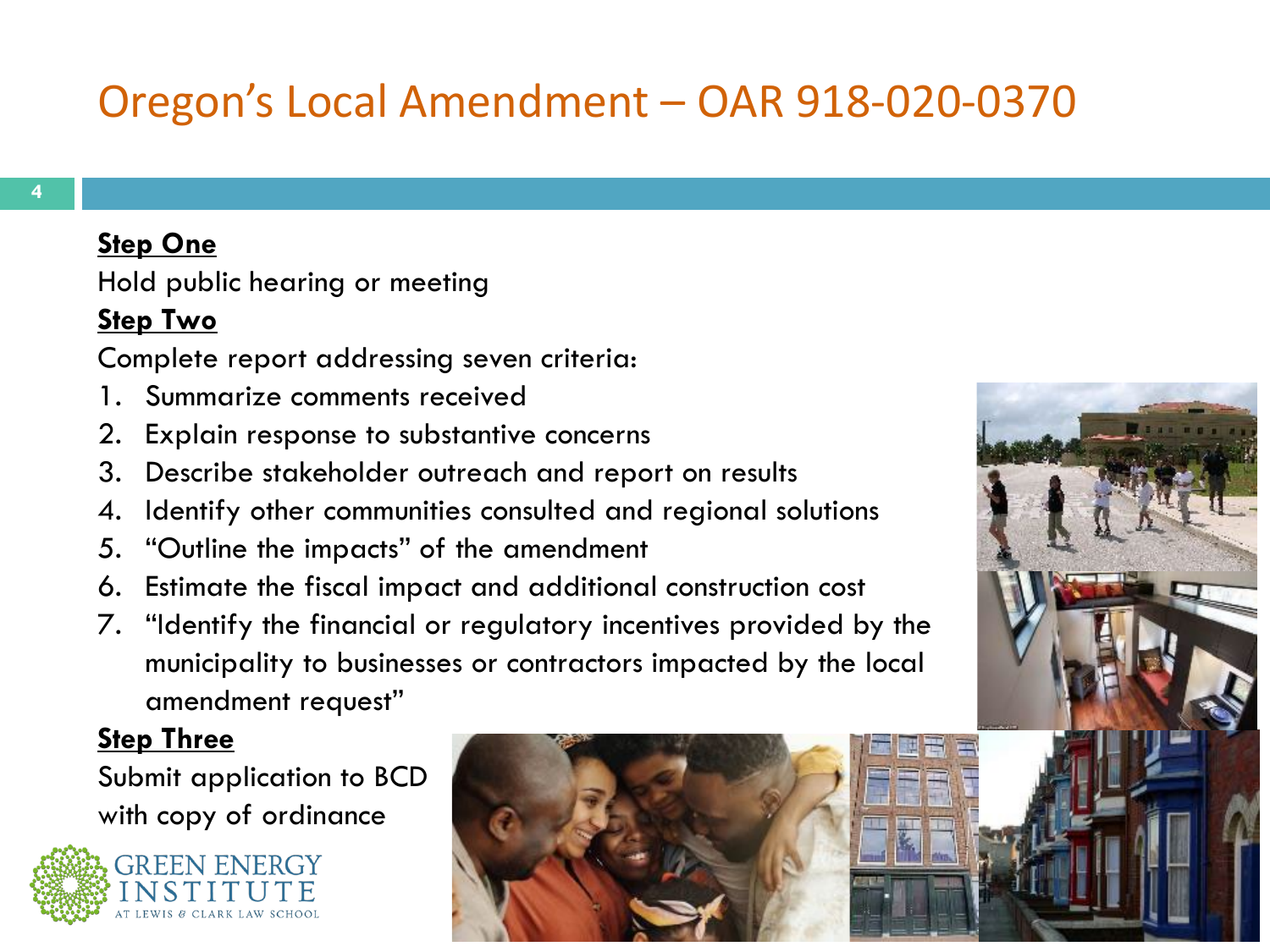### The BCD's Response

- In considering a local amendment submitted by a municipality, "[t]he director shall encourage experimentation, innovation and cost effectiveness by municipalities[.]"
- BCD has authority to approve the local amendment, in whole or in part, or deny it
- BCD may interpret or add conditions
- BCD maintains review authority
- None of the provisions are severable